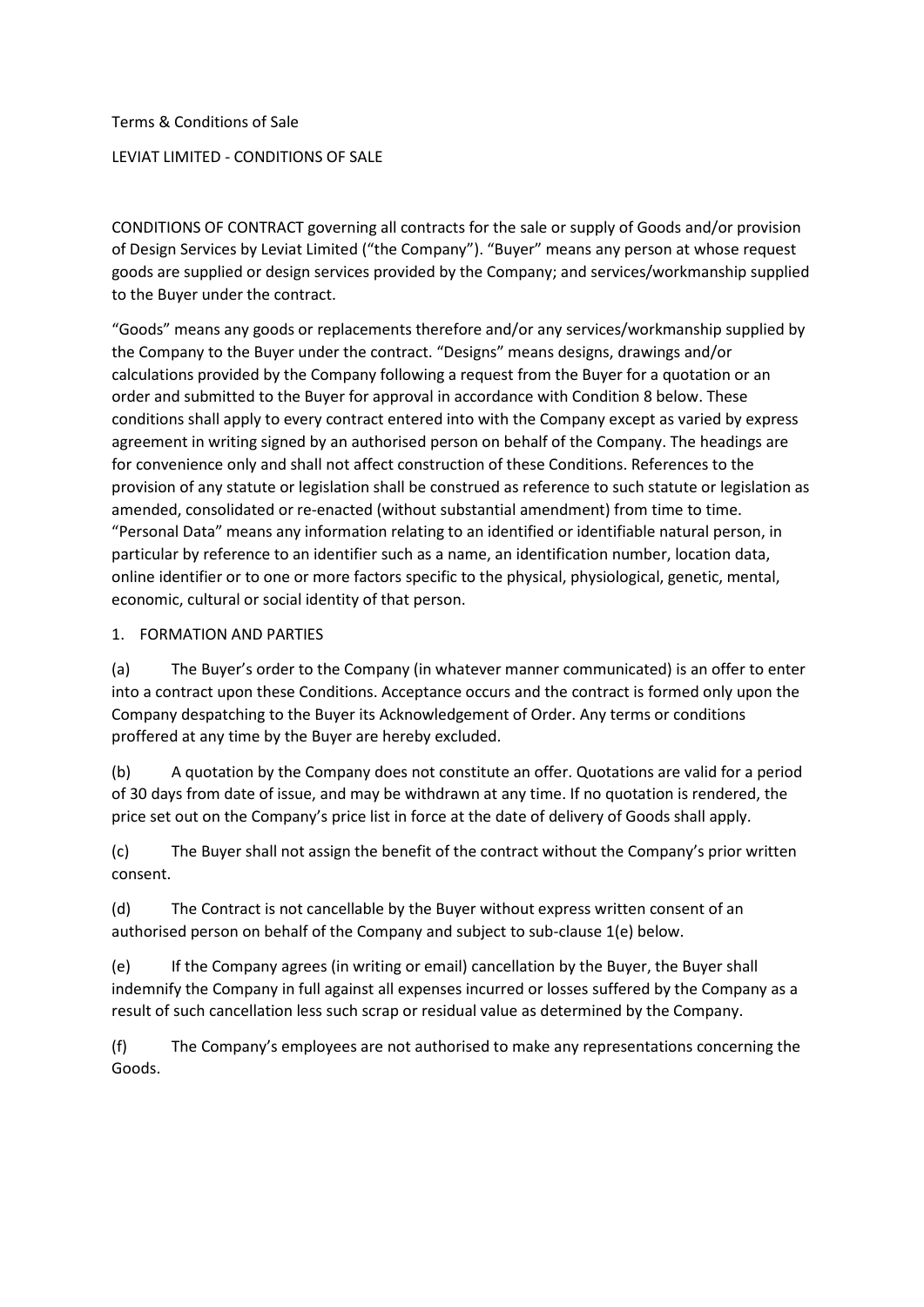## 2. PRICE

(a) Prices quoted are in accordance with the Company's current price list and exclusive of Value Added Tax.

(b) The Company may at its discretion vary the price of the Goods by any amount attributable to a change in or insufficiency of the Buyer's instructions. Such amount is to be determined by the Company.

## 3. DELIVERY

(a) Delivery dates are estimates only. Unless otherwise stated, delivery periods commence from the date of acknowledgement of order. Time of delivery is not of the essence of this contract. The Company shall use its reasonable endeavours to deliver the Goods by any stated or agreed delivery date(s), but may suspend or delay delivery and shall not be liable for any loss howsoever arising in

the event of late or non-delivery of Goods and/or any instalment due to any occurrence whatsoever beyond its control. The Buyer shall not be entitled to refuse to accept late delivery or treat late delivery as a breach of contract.

(b) The Company may at its option delivery by instalments; each instalment shall constitute a separate contract on these conditions. Lateness of delivery on non- delivery of any instalment(s) shall not constitute a breach of contract and shall not entitle the Buyer to cancel any subsequent instalments or refuse to accept delivery of such instalment(s) or otherwise treat the contract as repudiated.

(c) Delivery shall take place and risk shall pass upon the earliest of the following:-

(i) the Company handing the Goods to the Buyer or its agent at the Company's premises; or

(ii) the Goods leaving the Company's premises; or

(iii) on the eighth day following notification that the Goods are ready for despatch.

(d) The Buyer warrants that if an import licence or other authorisation is required for the importation of the Goods into the country of destination, such licence or authorisation has been obtained or will be obtained prior to shipment.

(e) Unless otherwise agreed in writing carriage charges shall be as detailed on the Company's quotation.

(f) Unless otherwise agreed in writing all export orders will be delivered f.o.b. at a British Port to be notified by the Company.

(g) In the case of wall ties, deviations in quantity of Goods delivered of 10% or less by value from that set out in the contract shall not entitle the Buyer to reject Goods delivered or to claim damages and the Buyer shall accept the Goods delivered and pay the Company therefore at the contract rate or otherwise pro rata to the total contract price.

(h) If the Buyer has failed to collect the Goods on the expiry of the seventh day following notification of readiness for despatch or collection, the Company shall be entitled to treat the contract as repudiated by the Buyer. Until the contract is so terminated the Company may, at its option, either store the Goods itself or have them stored by a third party on such terms as it in its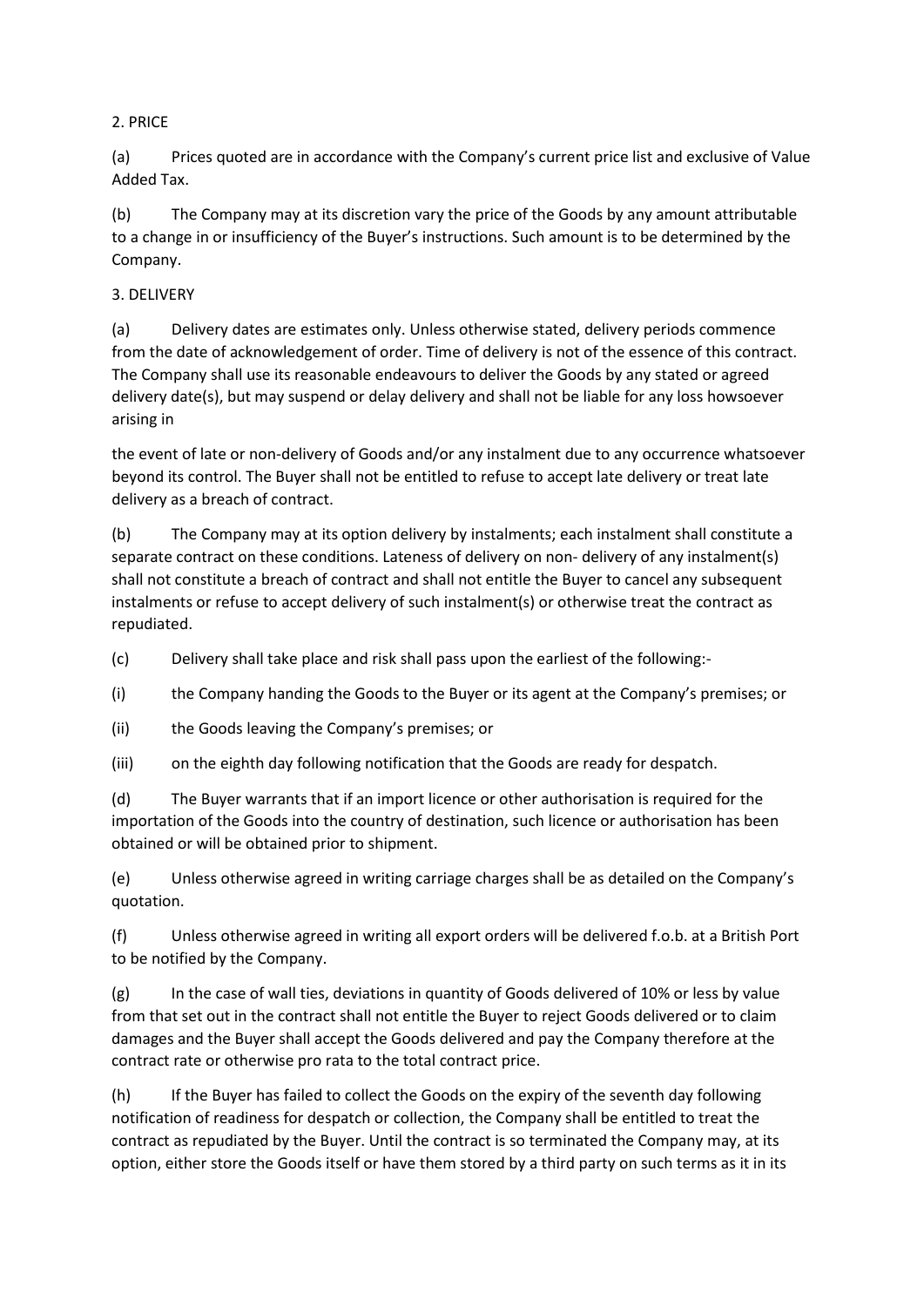absolute discretion thinks fit. The cost of storage and any addition transportation will be added to the price of the Goods and be payable by the Buyer. If the Company elects to treat the contract as repudiated in respect of such repudiation) be entitled to sell the Goods and retain the proceeds of such sale.

(i) The seller shall not be responsible for the cost of unloading goods tendered for delivery and the buyer must provide at his own expense adequate staff and the necessary equipment for this purpose

## 4. LOSS OR DAMAGE IN TRANSIT

The Company shall not be liable for loss or damage to Goods in transit unless:-

(i) The Company has agreed to effect delivery to a place other than the Company's premises; or

(ii) the loss or damage occurs prior to arrival or delivery point; and either

(iii) damage or shortage is reported within 3 days of arrival of delivery point; and

(iv) in the case of total loss, non-arrival is notified to the Company within 7 days after despatch of the advice note.

#### 5. INSPECTION

(a) The Buyer shall inspect the Goods immediately upon receipt and shall (unless such inspection cannot be carried out and the delivery note is marked "not examined") subject to paragraph 5(b) below be deemed to have accepted the Goods as delivered.

(b) The Company shall not be liable for defects or shortages discovered on reasonable inspection unless the Buyer notifies the Company before the expiry of 3 days following receipt of any Goods alleged to be defective or lacking conformity with the contract.

(c) The Company shall make good shortages notified to it under sub-clause

5(b) as soon as reasonably practicable but shall not be liable for any other loss whatsoever arising from such shortage.

(d) The Company's liability for defects and shortages notified to it under sub-clause 5(b) above shall in all circumstances be limited to (at the Company's option) the repair or replacement of the goods in question or crediting the Buyer with the invoice value thereof.

## 6. WARRANTY

a) If within 3 days following delivery a material defect in the Goods shall be discovered and:-

(i) the Buyer notifies the Company within 7 days following discovery giving particulars and either at its own expense and risk returns the Goods to the Company; or (at the Company's sole option) permits the Company to inspect the same; and

(ii) such defect has arisen from faulty materials employed or workmanship carried out by the Company (other than defects arising from compliance with specific instructions, drawings, specifications issued by the Buyer) existing but not reasonably discoverable upon inspection at the time of receipt then the Company shall at its option remedy the defect by repair or replacement or credit to the Buyer's account with the Company or refund to the Buyer the purchase price paid for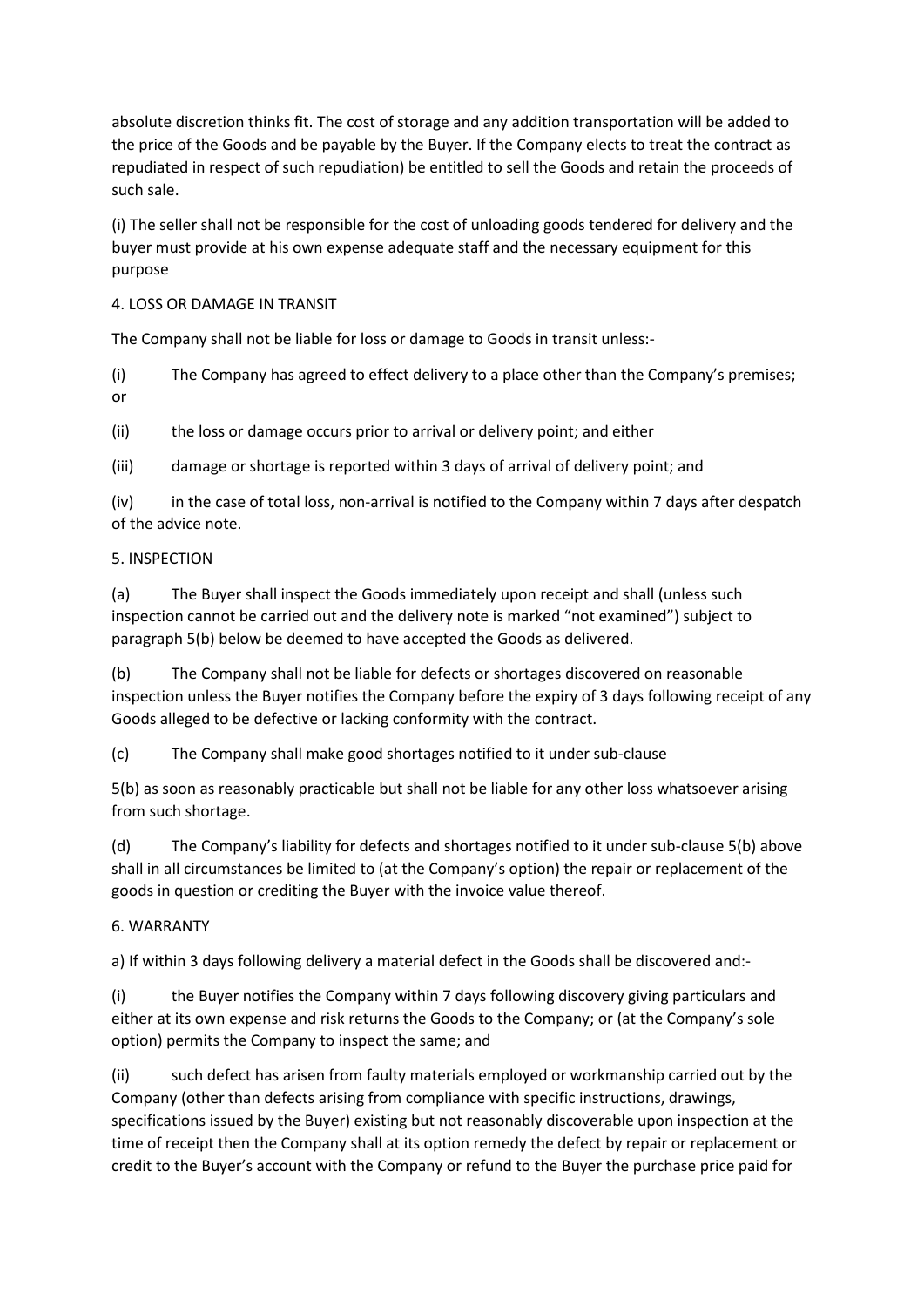the defective Goods, provided that in the case of replacement the Company shall be entitled to collect all the defective Goods in question whereupon the same shall become the absolute property of the Company.

(b) In respect of Goods which have been repaired or replaced by the Company hereunder, the company shall guarantee such items for a period of 18 months from the date of repair or replacement provided always that under no circumstances shall the Company's obligations hereunder extend beyond a date of 24 months after first delivery of the original item.

(c) The Company's liability for defective Goods is limited in all circumstances to (at the Company's option) delivery of replacement or crediting or refunding of the invoice value to the Buyer and the Buyer shall accept such of the aforementioned remedies as the Company shall proffer as fulfilment of the Company's obligations under the contract.

(d) The Company's liability under this Conditions applies only to defects appearing before the Buyer makes any modification or alteration to the Goods and whilst the Goods are being properly used or stored and in particular (but without limitation) the Company shall not be liable in the case of defects arising from normal deterioration or improper or faulty handling or processing of the Goods by the Buyer.

(e) The above warranty does not extend to parts, materials or components forming part of the Goods, which are not of the Company's manufacture. In respect of such items, the Buyer shall be entitled only to the benefit of any manufacturer's warranty or guarantee, which the Company is able to obtain and pass to the Buyer.

(f) Where the Company undertakes to carry out work or provide services of any kind on premises other than its own, it shall be under no liability whatsoever

for any loss or/and damage occasioned to the Buyer, his contractors, servants, employees, invitees or otherwise arising from any cause connected in any way with the execution of such works or provision of such services, and the Buyer shall indemnify the Company against any claim by third parties under any statute or at common law.

(g) The Company disclaims all other warranties whether express, implied or statutory.

6.(b) The warranty period is 24 months from delivery to the Buyer.

7. ITEMS SUPPLIED BY BUYER

The Buyer shall be liable for all designs, drawings, specifications and instructions issued by the Company whether pre-quotation or with orders or otherwise pursuant to the contract and shall indemnify and keep indemnified the Company against all loss arising directly or indirectly out of any error in or omission from such drawings specifications and instructions, and against all costs, claims demands and expenses whatsoever in respect of the infringement or potential infringement of any patent, copyright, registered design, design right or other third party right arising out of the Company's use of such drawings, specifications or instructions when in producing the designs, the Goods or any of them.

8. APPROVAL OF DESIGNS

(a) All designs are submitted to the Buyer for its approval, consideration and evaluation; it is the responsibility of the Buyer to satisfy itself that the Designs are suitable for its purposes.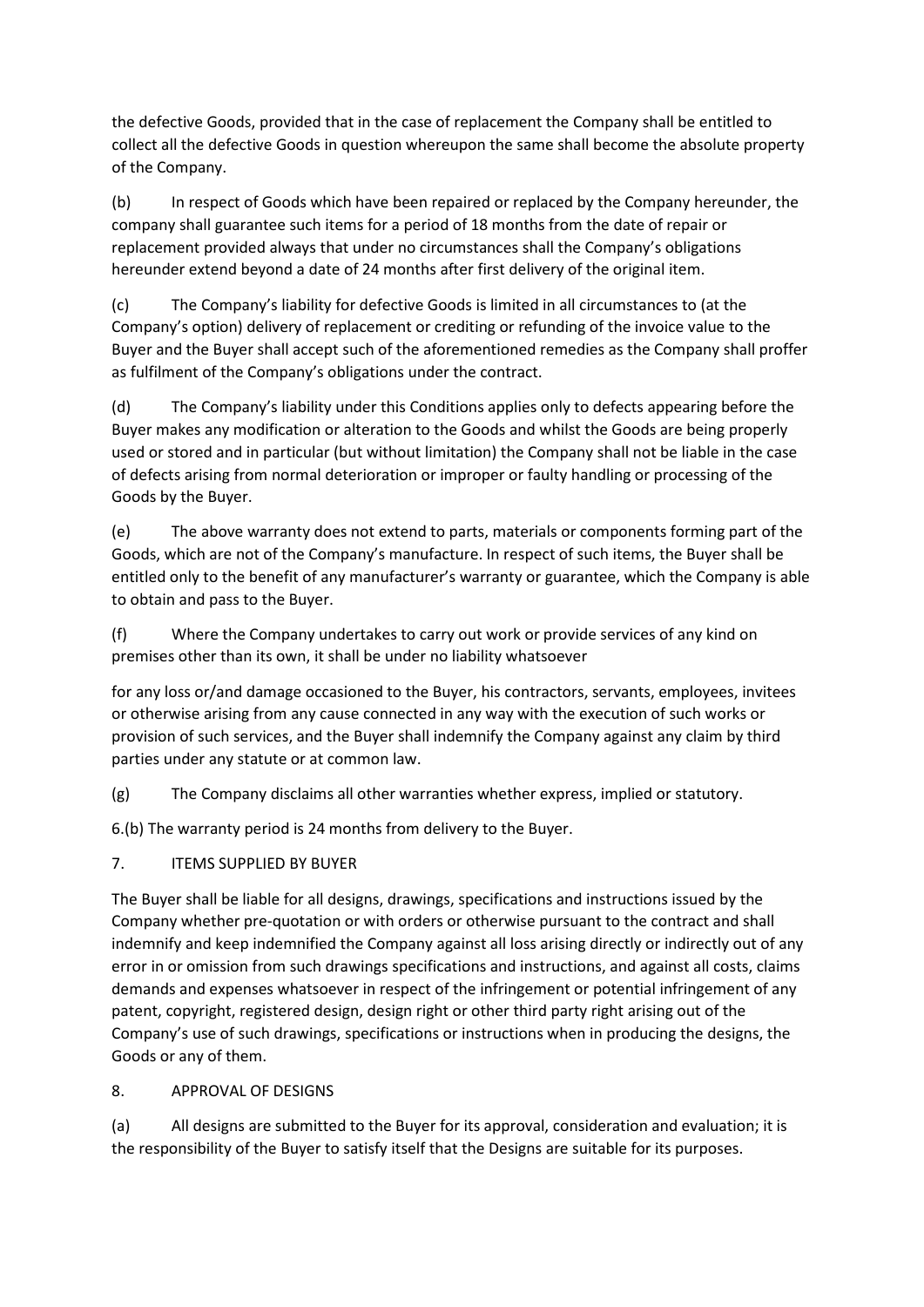(b) Where a quotation and/or order for Goods requires design input by the Company, the Company shall not commence manufacture of the Goods (except as permitted under sub-clause 8(f) below) until approval of the Design has been received by the Company from the Buyer.

(c) Upon the Company's receipt of written comments from the Buyer appertaining to the Design, the Company shall make such revisions as are reasonable and acceptable within the scope of the Design, and the revised document shall be submitted to the Buyer for approval within a reasonable time.

(d) The Design or revisions thereof pursuant to condition 8(c) herein may be deemed at the discretion of the Company to be approved by the Buyer, unless the Buyer notifies the Company with any detrimental written comments before the expiry of 14 days following despatch for approval of the Design of revisions thereof.

(e) Whilst the Company shall make every effort to deliver Goods manufactured in accordance with the Design within the time period requested by the Buyer, the Company shall accept no liability for delays incurred as a result of the implementation of this approval procedure.

(f) Where the Buyer's delivery requirements are such that manufacture of Goods must necessarily commence prior to the receipt by the Company of approval of the Design, then such manufacture shall be preceded by authorisation in writing by the Buyer, and the Buyer shall be deemed to accept responsibility for the cost of any subsequent alterations to the Design.

(g) The Buyer shall be liable for the cost of any alterations to the Design requested after the commencement of the manufacture of the Goods, and for any costs which result from revisions of the Designs requested by the Buyer. The Company shall notify the Buyer prior to implementing any such alterations or revisions that additional costs may be incurred and shall give to the Buyer

an estimate of such costs. The Buyer shall provide the Company with written acceptance of those costs prior to implementation.

(h) Approval and/or comment by the Architect or Engineer for the project in question shall be deemed to constitute approval and/or comment by the Buyer.

(i) Instructions to proceed with manufacture, notification of no comment, failure to advise detrimental written comments and requests for delivery shall be deemed to constitute approval by The Buyer. Instructions to incorporate comments shall be deemed to constitute approval by The Buyer on the condition that the comments are incorporated into the design.

# 9. INTELLECTUAL PROPERTY

(a) All patents, trade marks, trade names, copyrights, topography rights whether registered or unregistered in or relating to the Goods or the Designs or any of them are and shall remain the absolute property of the Company.

(b) The Buyer shall upon request by the Company and in any event immediately upon the Buyer deciding not to submit an order for the Goods or to cancel an order for the Goods in accordance with clauses 1(d) and 1(e) above return to the Company all Designs and associated documents and information and any copies thereof in its possession, custody and control.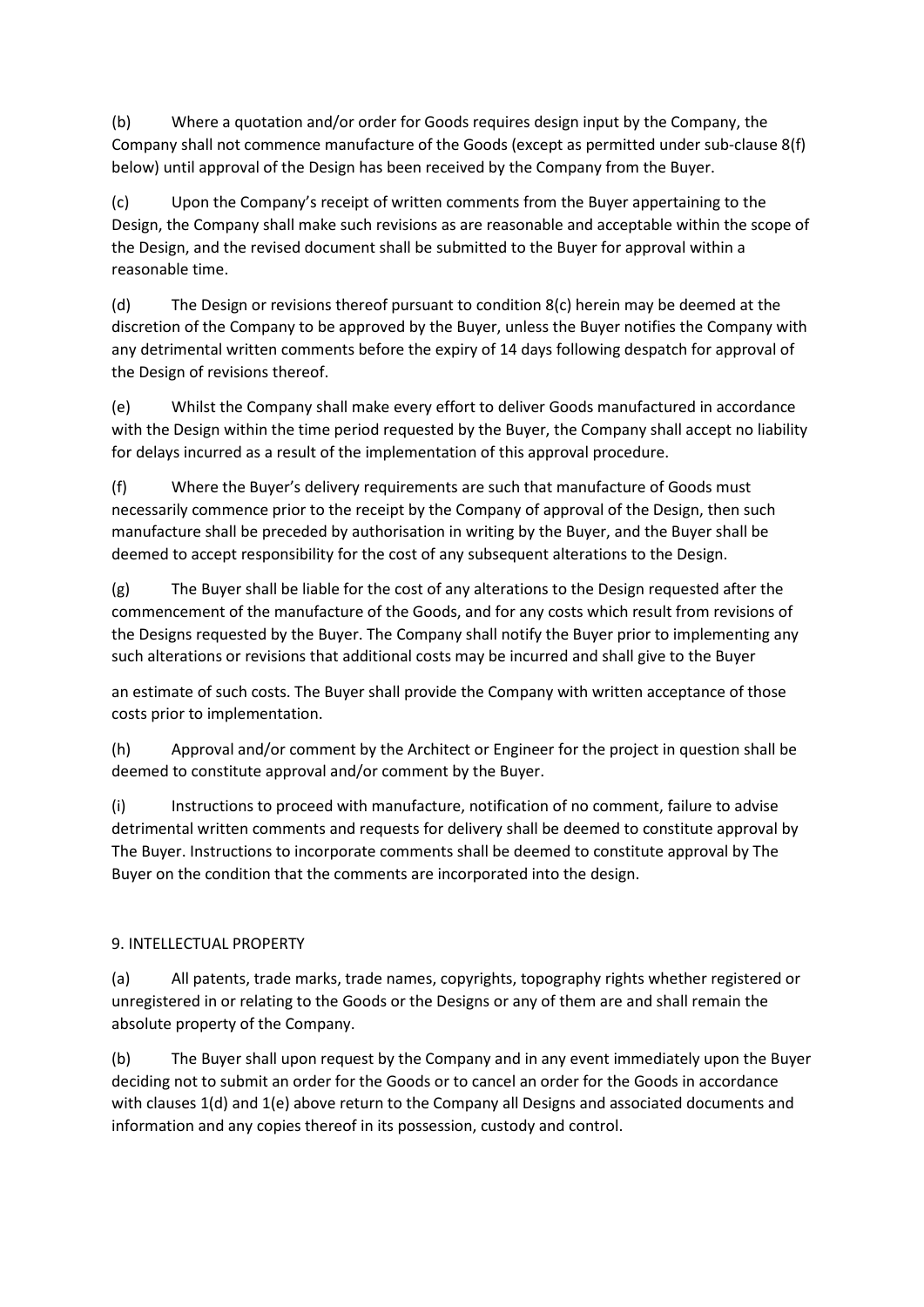## 10. LIMITATION OF LIABILITY

(a) The Goods and/or the Designs are supplied strictly on the terms that the Buyer has satisfied itself of their suitability for the Buyer's intended purpose. The Buyer acknowledges that all details issued to the Buyer by the Company are approximate and the Company accepts no liability whatsoever arising therefrom.

(b) The Company's liability under clauses 5 and 6 herein shall be accepted by the Buyer in lieu of any warranty or condition whether express or implied by law, as to the quality or fitness for any particular purpose of the Goods.

(c) In any event the Company's liability for any loss or damage arising out of any action or proceedings relating to any defective goods supplied to the Buyer or other failure by the Company shall not exceed the net cost of the Goods supplied and valued at the time of the supply.

## Indemnity

(d) The Buyer shall indemnify and keep indemnified the Company against all actions, claims, costs, damages, demands and expenses or other loss arising out of:-

(i) defect in the Goods (including, without limitation, all liability incurred under the Consumer Protection Act 1987) to the extent occasioned or contributed to

by any act or omission of the Buyer, its servants, agents or persons under its control; or

(ii) any claim by any third part of any intellectual property rights of such third party arising from the use, modification, adaptation of the Goods or incorporation of the Goods into other products by the Buyer.

# 11. INFORMATION AND INSTRUCTIONS

Written information and instructions are available from the Company concerning products and their use and the conditions necessary to ensure that they are dealt with so as to be safe and without risk to health. Should the Buyer not possess such information or instructions, they should immediately obtain them from the Company.

# 12. RETENTION OF TITLE

(1) Until the Company has received payment in full, in cash or cleared funds, of all sums owed to it on any account by the Buyer, whether arising out of this or any other contract, legal and beneficial title to the Goods shall remain in the Company; such Goods are referred to in this condition as "retained Goods".

# (2) Retained Goods:-

(a) are held by the Buyer as fiduciary for the Company and the Buyer shall not pledge or in any way charge by way of security for indebtedness, any retained Goods.

(b) shall be at the Buyer's risk, insured by the Buyer from the date of delivery at its own expense for their full replacement value against all usual risks; and kept safe in good condition and stored separately and clearly identifiable as the Company's property and with all identifying marks intact and legible.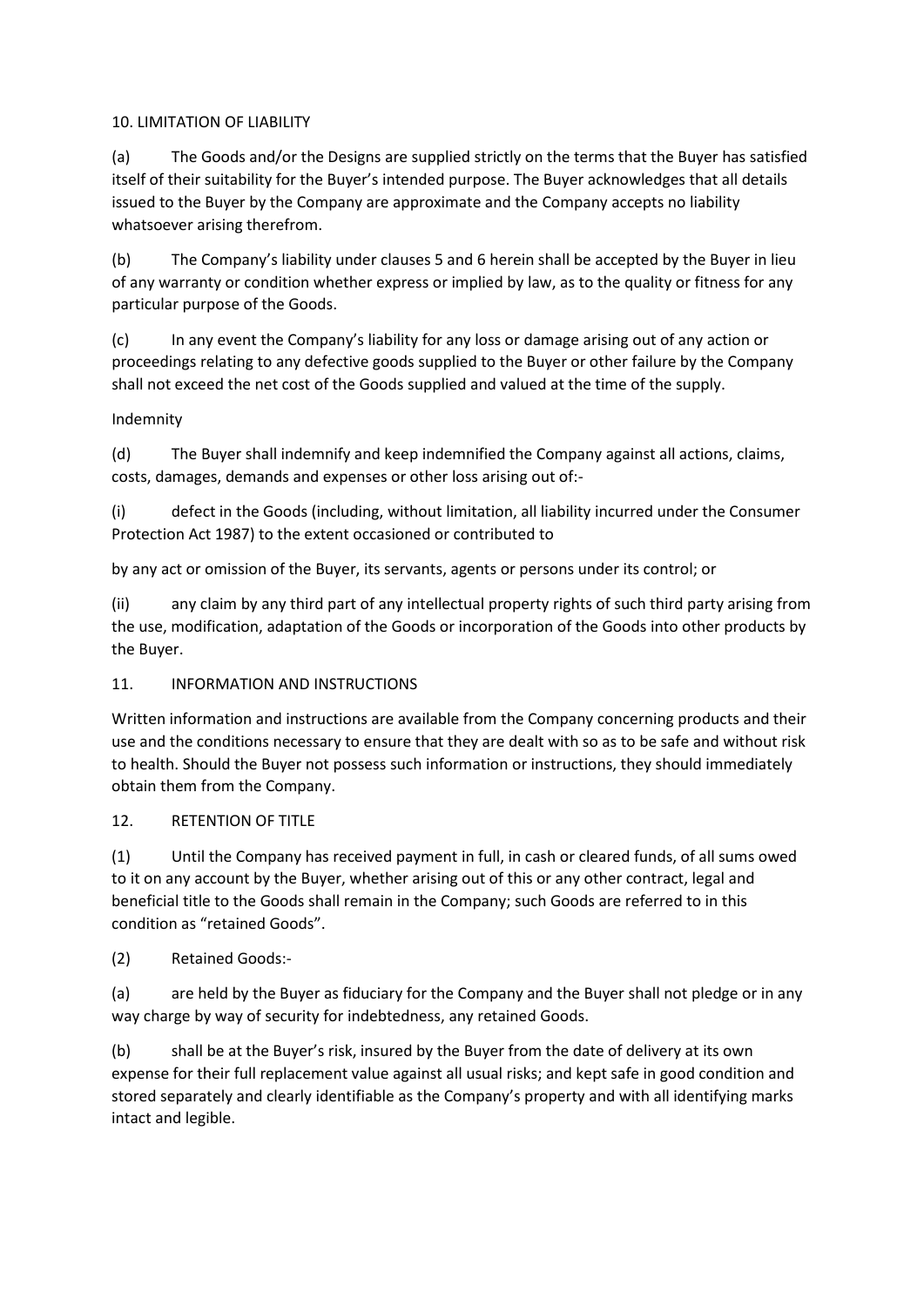(c) may, subject to sub-clause (c) below be used or sold by the Buyer in the ordinary course of its business on the basis that the Buyer shall hold the proceeds of sale in trust for the Company absolutely.

3) The Buyer's powers of use and sale of retained Goods shall terminate:-(a) forthwith on notice of the occurrence of any of the following:-

(i) if the Buyer is in default in performance of any of its obligations under this or any other contract with the Company; or

(ii) if the Company has reasonable doubts as to the ability or willingness of the Buyer to pay any sum to it on the due date.

b) automatically upon the occurrence of any of the events specified in sub-clause (4) below ("the Events")

(4) The Events are:-

(i) if the Buyer causes a meeting of or makes any arrangement or composition with its creditors or

(ii) if the Buyer becomes insolvent or bankrupt or appears to be unable to pay a debt or to have no reasonable prospect of paying a debt (within the meaning of Section 268 of the Insolvency Act 1986); or, being a Company, appears unable to pay its debts (within the meaning of Section 123 of that Act);

(iii) if there is presented a petition for the winding up of the Buyer or for the appointment of an Administrator of its undertakings or

(iv) if the Buyer has an Administrator or Receiver appointed over any of its assets or undertakings or a winding up order made against it or it goes into voluntary liquidation (otherwise than for the purpose of bona fide reconstruction or amalgamation of a solvent Company).

(5) The Company may, at any time on giving prior notice, enter the Buyer's premises for the purposes of inspecting retained Goods and identifying them as the Company's property and the Buyer irrevocably authorises the Company to enter upon its premises for that purpose; And

(6) Upon suspension and revocation of determination of the Buyer's power of sale and use under this Condition the Buyer shall place all the retained Goods in its possession or under its control at the Company's disposal and shall be deemed irrevocably to authorise the Company to enter upon any of the Buyer's premises, with our without vehicles, for the purpose of removing such Goods.

(7) The repossession of retained Goods by the Company in accordance with this Condition shall be without prejudice to all or any of the Company's other rights against the Buyer under the contract.

# 13. PAYMENT

(a) Subject to satisfactory trade, bankers and other requisite references, and where no other terms of payment have been specifically agreed in writing, the Company's terms are that a cash payment be made in full by the end of the month following the month on invoice, namely net monthly account. The Company is entitled to invoice the Buyer for the Goods at any time following delivery as defined in sub-clauses 3(c) and 3(h) herein.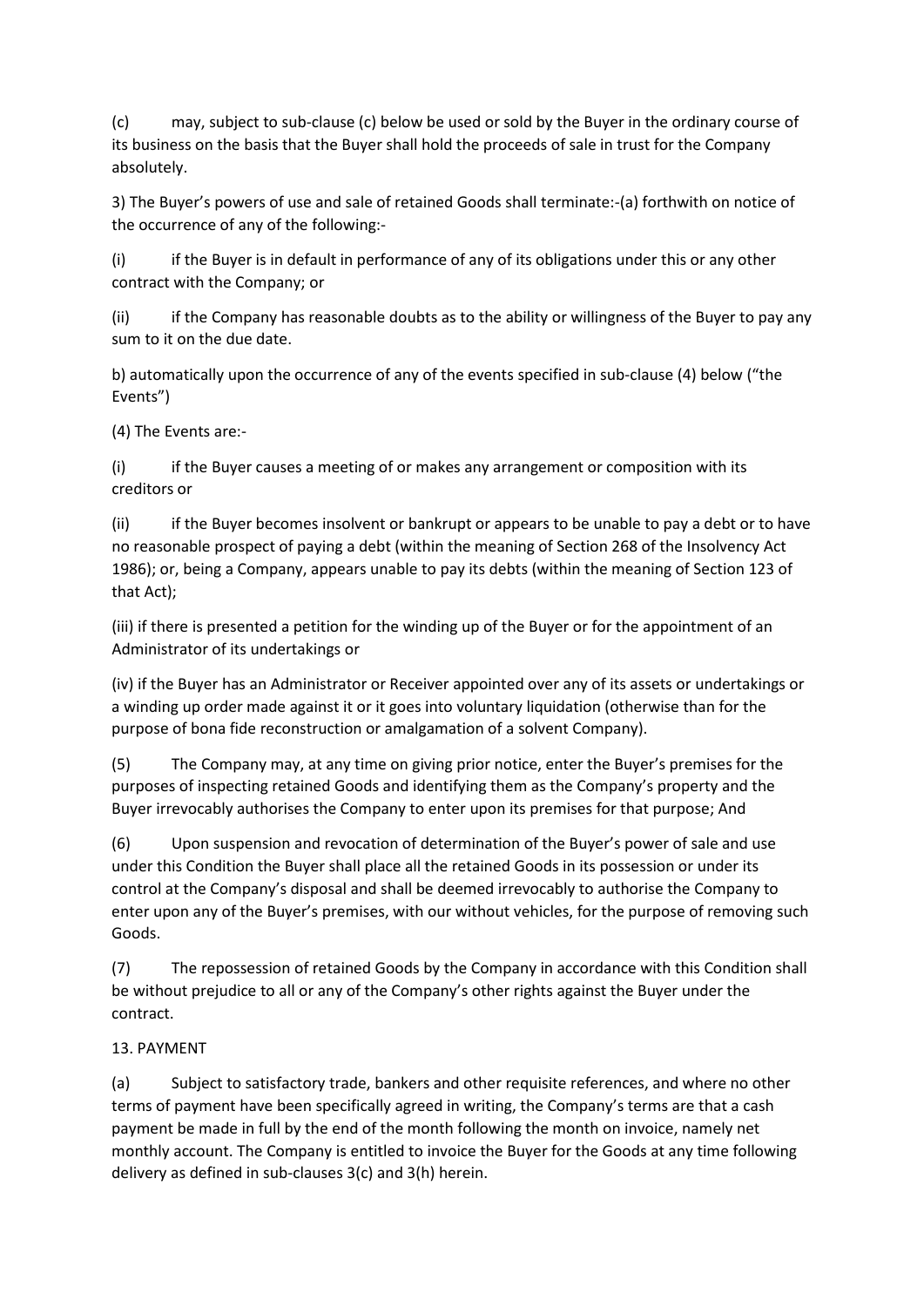(b) unless specifically agreed in writing payment for export orders shall be irrevocable letter of credit confirmed by a London Clearing Bank and issued under the inciters then in force.

(c) No discount or allowance will be made unless specifically stated by the Company in writing. Interest will be charged on all sums due under or by way of damages for breach of the contract at the rate of 5% per annum above the base rate of Barclays Bank PLC from time to time in force and shall be calculated and accrue on a day to day basis from the date on which payment fell due until payment (whether made before or after judgement has been obtained by the Company against the Buyer).

(d) Time for making payment shall be of the essence of the contract.

(e) The Company may at any time in its absolute discretion, appropriate any payment made by the Buyer in respect of Goods to such outstanding debt as the Company thinks fit, notwithstanding any purported appropriation to the contrary by the Buyer.

(f) The Company shall be entitled to cancel the contract or to postpone any delivery until payment in respect thereof has been received in the event that the Company has reasonable doubts about the Buyer's ability or willingness to pay on the due date calculated by reference to sub-clause 13(a).

(g) The Company reserves the right at any time at its discretion to demand security for payment before continuing with an order or delivering the Goods or any instalment.

(h) VAT will be charged at the rate ruling at the time of despatch of the Goods or, if different, the basic tax point (as defined in regulations governing VAT from time to time in force).

# 14. CANCELLATION

Without prejudice to any of the Company's other rights or remedies, the Company shall be entitled forthwith upon the happening of any of the events detailed in clause 12 herein, to cancel the contract or (in its absolute discretion) suspend further deliveries under this or any other contract with the Buyer, without liability, and if Goods have been delivered, but not paid for, the price thereof shall become immediately due and payable, notwithstanding any previous agreement to the contrary.

# 15. FORCE MAJEURE

(a) The Company shall not be liable to the Buyer if unable to carry out any provision of the contract for any reason beyond its control including (but without limitation) Act of God, legislation, war, civil commotion, fire, flood, drought, failure of power supply, lock out, strike, stoppage or other action by employees or third parties in contemplation of furtherance of any dispute or owing to any inability to procure parts or materials required for the performance of the contract.

(b) The Company shall notify the Buyer as soon as reasonably practicable after circumstances preventing performance arises. During the continuance of such a contingency the Company may, in its absolute discretion, withhold, reduce or suspend performance of its contractual obligations, so far as prevented or hindered by such contingency, without liability to the Buyer for any loss or damage whatsoever suffered directly or indirectly by reason of any such withholding reduction or suspension.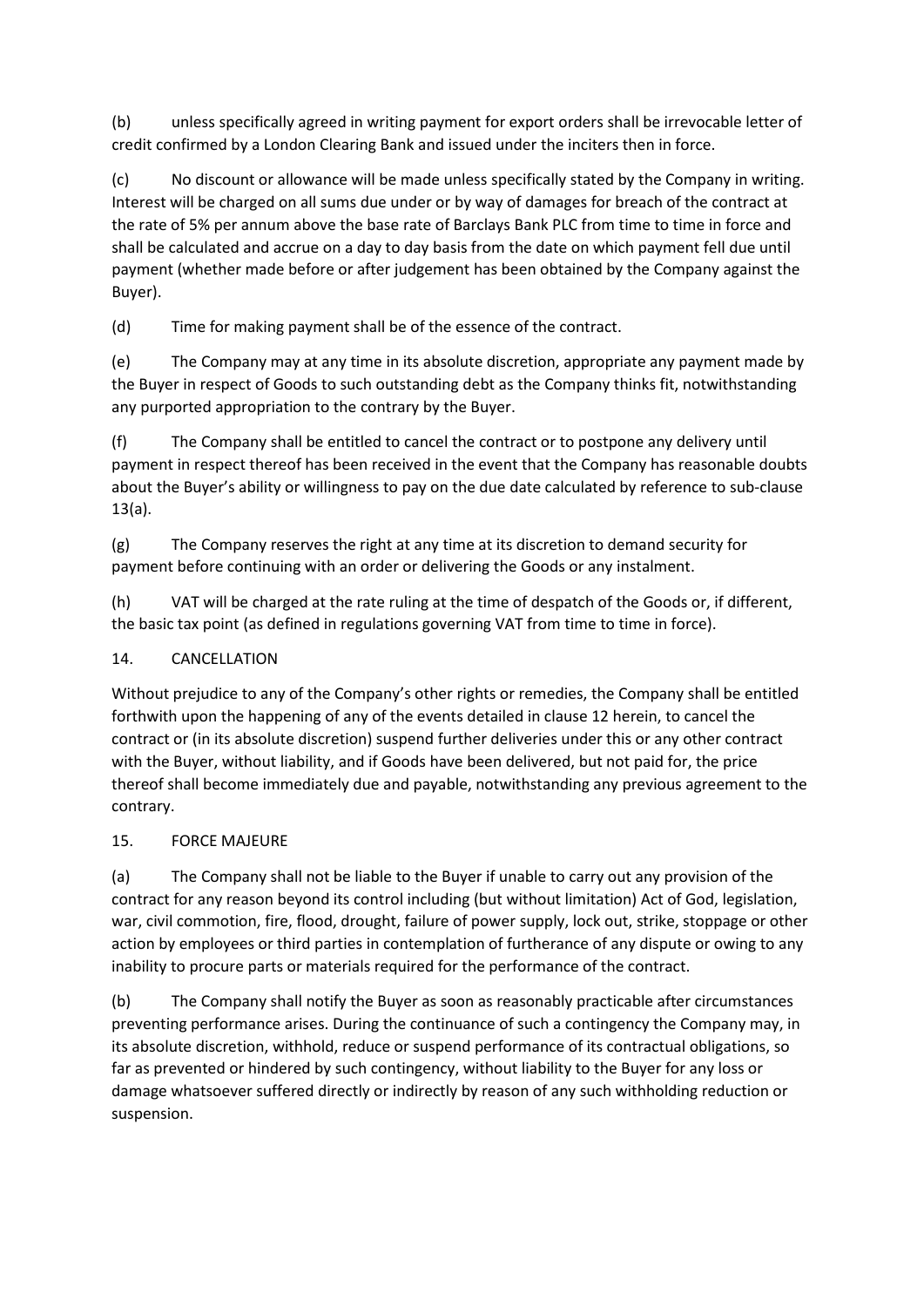(c) Should such contingency continue for more than three months either party may (subject to the Company repaying to the Buyer any advance payments made for undelivered Goods and the Buyer paying for Goods delivered) cancel the contract without further liability to the other.

## 16. NO WAIVER

No waiver of the Company's rights under the contract shall be effective unless in writing signed by a Director of the Company. A waiver shall apply only to the specific circumstances in which it is given and shall be without prejudice to the enforcement of a Company's rights in relation to different circumstances or the recurrence of similar circumstances.

## 17. NOTICES

Any notices under these conditions shall be properly given if in writing and sent by first class post, recorded delivery or via facsimile transmission to the address of the intended recipient as stated in the contract or to such address as the Company and the Buyer from time to time notify each other as their respective addresses and shall be deemed served in the case of postal notice, on the expiry of 48 hours from the time of posting and in the case of facsimile transmissions on the expiry of 1 hour from completion of transmission by the sender.

## 18. CONSTRUCTION AND JURISDICTION

English Law shall govern construction and operation of the contract. If at any time any question, dispute or difference arising under or in relation to the contract shall arise between the parties they shall attempt to resolve the same by using an alternative dispute resolution ("ADR") procedure agreed between the parties. The costs and fees associated with such ADR procedure shall be paid equally by the parties.

In the event that the parties cannot agree on a suitable ADR procedure within 6 weeks of the original notification of the matter, or if the said question, dispute or difference cannot be resolved by the ADR procedure, then such question, dispute or difference shall be submitted to the exclusive jurisdiction of the Courts of England and Wales.

Each of these provisions shall be construed as a separate provision. Should any provision hereof be found to be invalid or unenforceable or an unreasonable restriction of the Company's liability then such provision shall apply with such modifications as may be necessary to make it valid and effective.

## 19. ANTI-BRIBERY

The Buyer shall not, and shall procure that its employees or anyone acting on its behalf shall not engage in any activity, practice or conduct which would constitute an offence under the Bribery Act 2010. Any breach of this clause 19 shall be deemed to be a material breach of the contract which is not capable of remedy.

## 20. BRITISH STANDARDS

The Company is registered as a firm of Assessed Capability and is approved to BS ISO 9001. The Company supplies a small number of items that are not manufactured within the scope of this system. Details will be supplied upon request.

## 21. EXCLUSION OF THIRD PARTY RIGHTS

For the avoidance of doubt a person who is not party to this contract shall have no rights under the Contracts (Rights of Third Parties) Act 1999 to enforce any of its terms and the parties to this